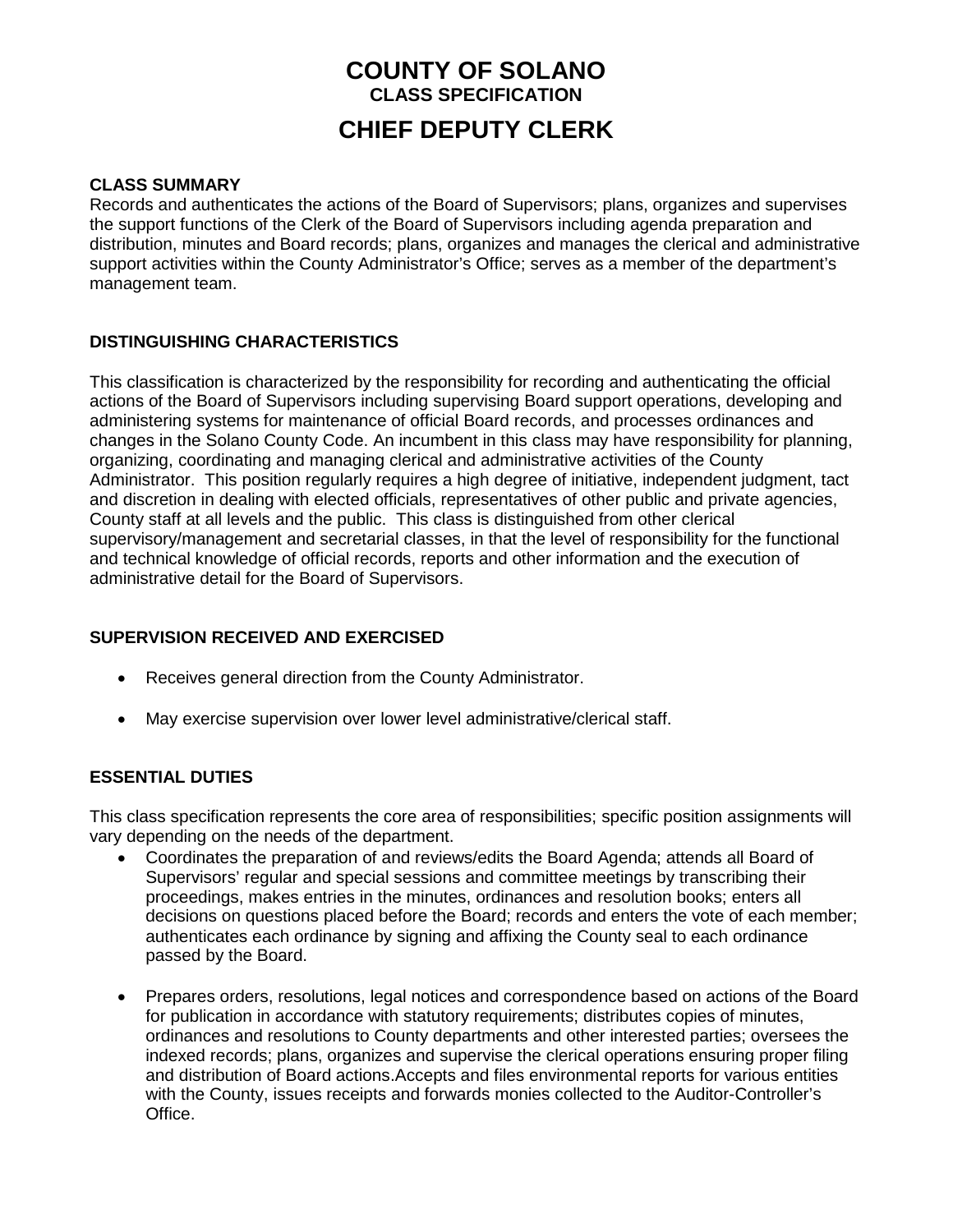- Develops and administers systems, procedures, practices and work methods to coordinate the flow of work including researching, analyzing and recommending automation projects; plans and directs the organization, maintenance and disposition of files and records, correspondence, resolutions, ordinances, policies, and other official and confidential data.
- Oversees the Assessment Appeals process; prepares Assessment Appeals Application Forms and Information Booklets to be duplicated; fills public requests for County Assessment Appeals Application Forms; accepts and files returned applications; sends notices to individuals informing them of date set by Board to hear their appeal; notices the public if hearing has been changed per their request; prepares the Assessment Appeals Board Agenda and Packets for the Board, County Counsel, Assessor and Deputy Clerk; distributes copies of backup (stipulations and letters) to the Assessor; inputs data of Board's action and approved value on the database; prepares minutes of the Assessment Appeals Board; files backup material from the packets after each item has been acted on: answers questions relating to the appeals process; prepares claims for members of the Assessment Appeals Board: coordinates attendance of the Assessment Appeals Board.
- Handles information of a controversial and confidential nature which may have County- wide implication; screens telephone and office callers and refers callers when appropriate; furnishes the public with information requested; resolves problems and complaints; reviews and prioritizes routing of written and verbal communication based on content; arranges schedule of appointments, meetings and conferences.
- Gathers, assembles and/or condenses background information material: composes and prepares complex correspondence and reports; may research and compile data for special projects; composes general or routine correspondence and determines whom to notify of an official action and/or regulation/law changes; monitors legislative activities as they relate to area of responsibility.
- Provides assistance and advice to representatives of other departments, agencies, employee organizations, community groups and the public regarding items presented to the Board of Supervisors as required; tracks pending legislative developments, reviews and suggests departmental actions based on new legislation.
- Reviews procedures, practices and work methods to increase effectiveness and efficiency of operations; coordinates the flow of work, as well as assigns functional responsibilities and individual duties; establishes and ensures maintenance of central and specialized files; serves as a resource on clerical procedures and activities; assists others in organizing and evaluating work processes; assists in automating manual systems by providing technical assistance on clerical operations and user needs.
- Prepares and monitors the division budget; researches reviews and approves all major purchases for the division.
- Performs supervisory duties to direct reports in clerical classes such as: assigning work and planning and scheduling staff's work activities and deadlines; establishing standards for acceptable work products and evaluating performance; interviewing and hiring; providing career development mentoring and recommending training; ensuring that staff is properly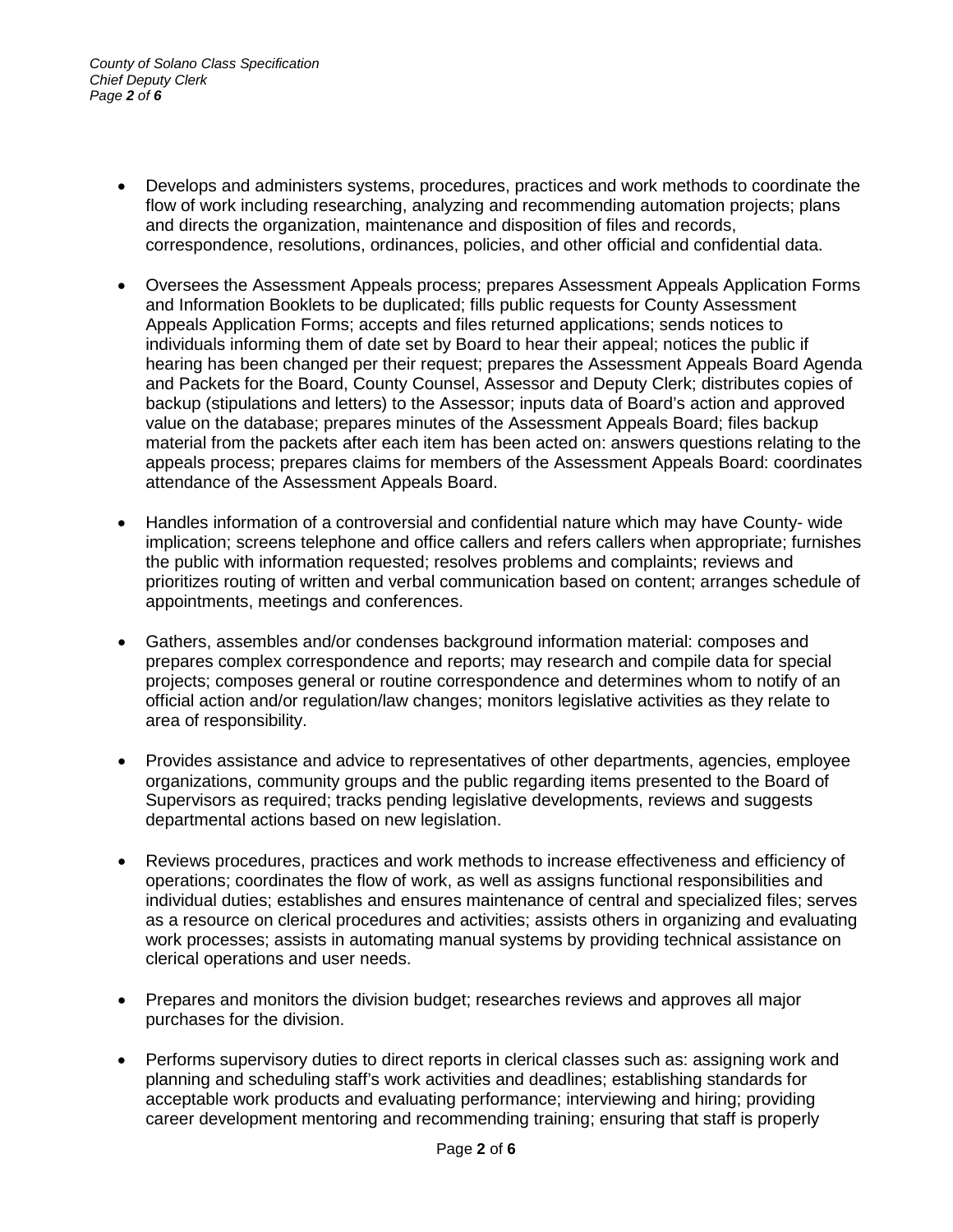trained and that they are scheduled for or have received required training or needed formal training; proposing disciplinary actions; reviewing and approving timesheets and requests for leave; and communicating, supporting and enforcing County and department policies and procedures including those related to equal employment opportunity and to safety.

- Provides training to staff, County departments, and public and private agencies in the procedures and processes of the Clerk of the Board.
- May be assigned additional clerical administrative and supervisory responsibilities; or other duties as required in support of the Board of Supervisors and County Administrator.

## **EDUCATION/TRAINING AND EXPERIENCE Experience:**

Four (4) years of progressively responsible secretarial and/or office management experience in a public or private agency which includes responsibility for performing complex clerical work for an executive officer of an organization or governing board similar to those duties listed above. Two (2) years of experience must have been in a California City or County as Clerk of the Board, or progressive experience working in a similar type of office.

## **Education/Training:**

High School Graduate or GED Equivalent. Training in contemporary office practices, procedures, and proficient in word processing and spreadsheet systems.

#### **REQUIRED KNOWLEDGE, SKILLS AND ABILITIES Knowledge of:**

- Thorough knowledge of the principles, practices and procedures of office administration including records management procedure development, composition of business correspondence and document formatting, public contact techniques.
- Functions and responsibilities of the Board of Supervisors and Clerk of the Board.
- Procedural requirements governing the recording and authentication of actions taken by the Board of Supervisors.
- Knowledge of conducting public meetings subject to the Brown Act.
- Knowledge of Robert's Rules of Order.
- Knowledge of administrative communication methods and practices.
- Local government operation and programs.
- Organization, policies and administrative procedures.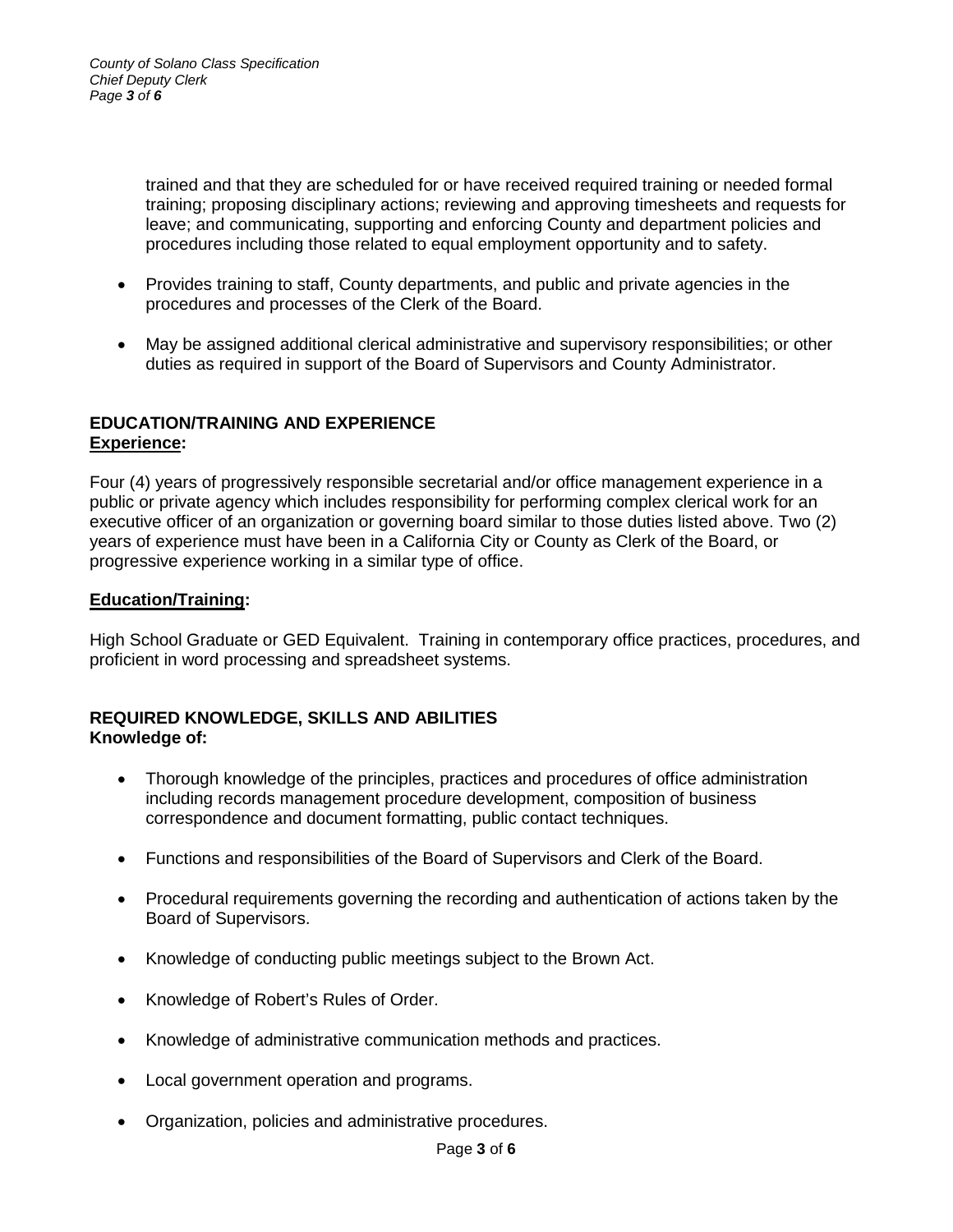- Data collection, evaluation and presentation techniques.
- Knowledge of supervisory practices, administrative communication methods and practices
- Some knowledge of staffing analysis techniques and basic budgetary practices and terminology.
- Clerical work methods.
- Legal newspaper advertising.

## **Skill and/or Ability to:**

- Use initiative and independent judgment within established procedural guidelines; develop and implement improved office procedures and technology; organize own work, set priorities and meet critical deadlines.
- Operate office equipment including a personal computer, copy and fax machines and printers.
- Perform a variety of difficult clerical and routine administrative tasks requiring the exercise of independent judgement.

Gather, process and preserve official records in accordance with statutory regulations and develop and implement operational procedures for record-keeping. Accurately record and transcribe the proceedings of the Board meetings.

- Comply with the laws and regulations governing the recording and authentication of actions taken by the Board of Supervisors.
- Research regulations and procedures and/or technical reference materials.
- Interpret, apply and explain applicable laws, codes and regulations; train others in policies and procedures related to the work.
- Supervise the work of others engaged in clerical support activity.
- Evaluate unusual situations and resolve through application of County/departmental policy/procedures.
- Coordinate the flow of information/communication to and from the executive, communicate effectively with executive officials, executive level management and the public.
- Deal successfully with a variety of individuals from various socio-economic, ethnic and cultural backgrounds.
- Establish and maintain effective working relationships with persons contacted during the performance of duties.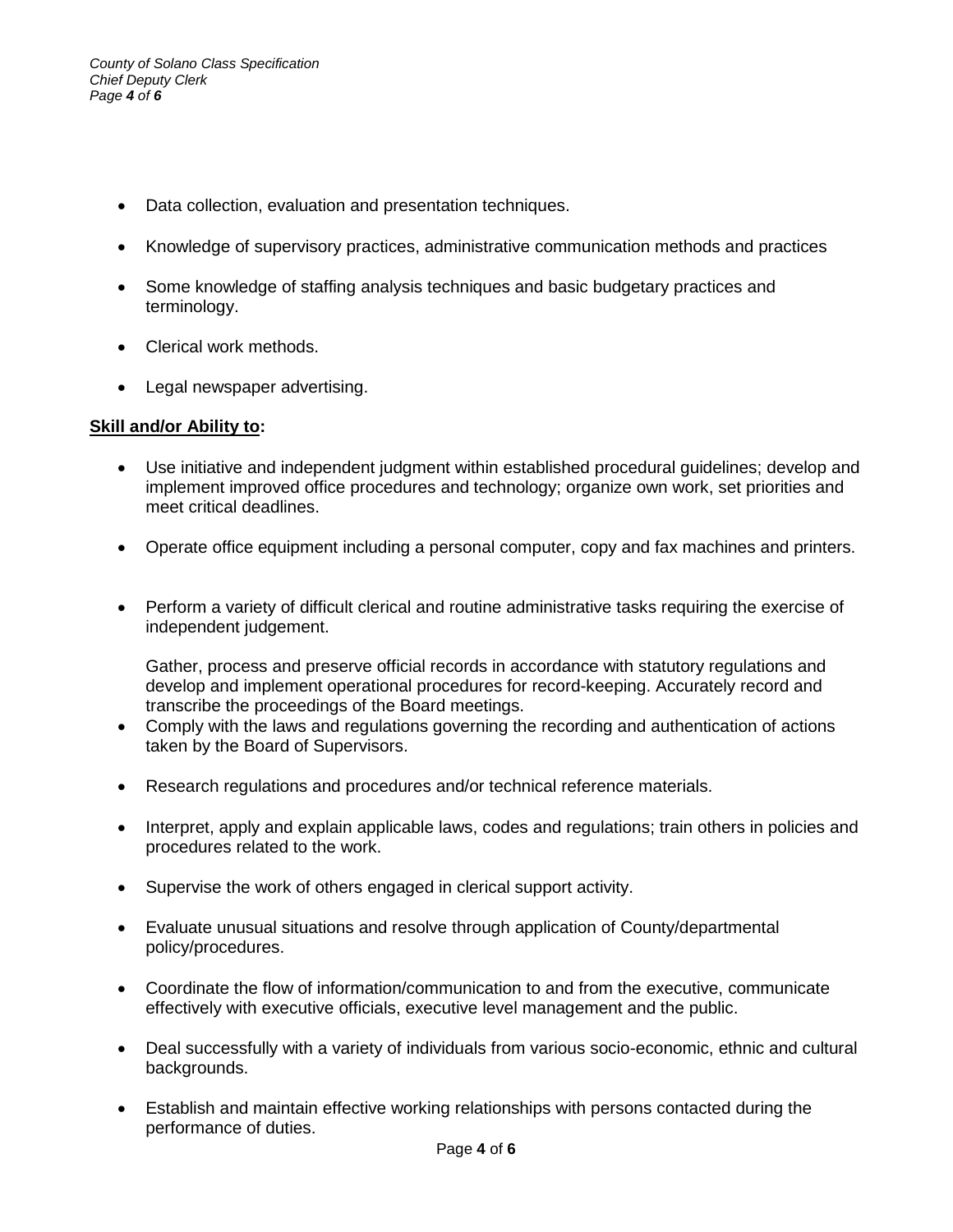### **LICENSING, CERTIFICATION AND REGISTRATION REQUIREMENTS**

• Driver's License: Possession or ability to obtain a valid Class C California driver's license may be required.

Note: All licenses, certificates and registrations must be kept current while employed in this class. This may include the completion of continuing education units to maintain the required registration in good standing. Employees must keep their licenses, certifications and registrations current and failure to do so may constitute cause for personnel action.

# **SUPPLEMENTAL INFORMATION**

- Positions allocated to this class are exempt from the provisions of the County's Civil Service ordinances.
- Incumbents are hired and retained at the discretion of the appointing authority.
- This classification is exempt from Fair Labor Standards Act (FLSA) status.
- Incumbents may be required to work outside normal business hour, and independent travel may be required.

# **PHYSICAL REQUIREMENTS**

- Mobility and Dexterity: Positions in this class typically require reaching, standing, walking, fingering, grasping, feeling (e.g., sense of touch), and repetitive motion. Tasks may involve extended periods of time at a keyboard or workstation.
- Lifting, Carrying, Pushing and Pulling Light Work: Employees in this class will be exerting up to 20 pounds of force occasionally and/or up to 10 pounds of force frequently, and/or a negligible amount of force constantly to move objects.
- Vision: Positions in this class require the employee to have close visual acuity, with or without correcting, to prepare and analyze data and figures, transcribe, view a computer screen, read, etc. Some tasks require the ability to perceive and discriminate colors or shades of colors, depth, and visual cures or signals. Positions in this class also require employees to have depth perception in order to operate motor vehicle.
- Hearing/Talking: Positions in this class require the employees to perceive the nature of sounds at normal speaking levels with or without correction, and have the ability to receive detailed information through oral communication. Positions in this class require the employee to express or exchange ideas by means of the spoken word.

# **WORKING CONDITIONS**

- Office Work: Employees in this class will most often be working in an office setting.
- Traffic Hazards: Employees in this class may be required to operate a vehicle and thus will be subject to traffic hazards while driving.